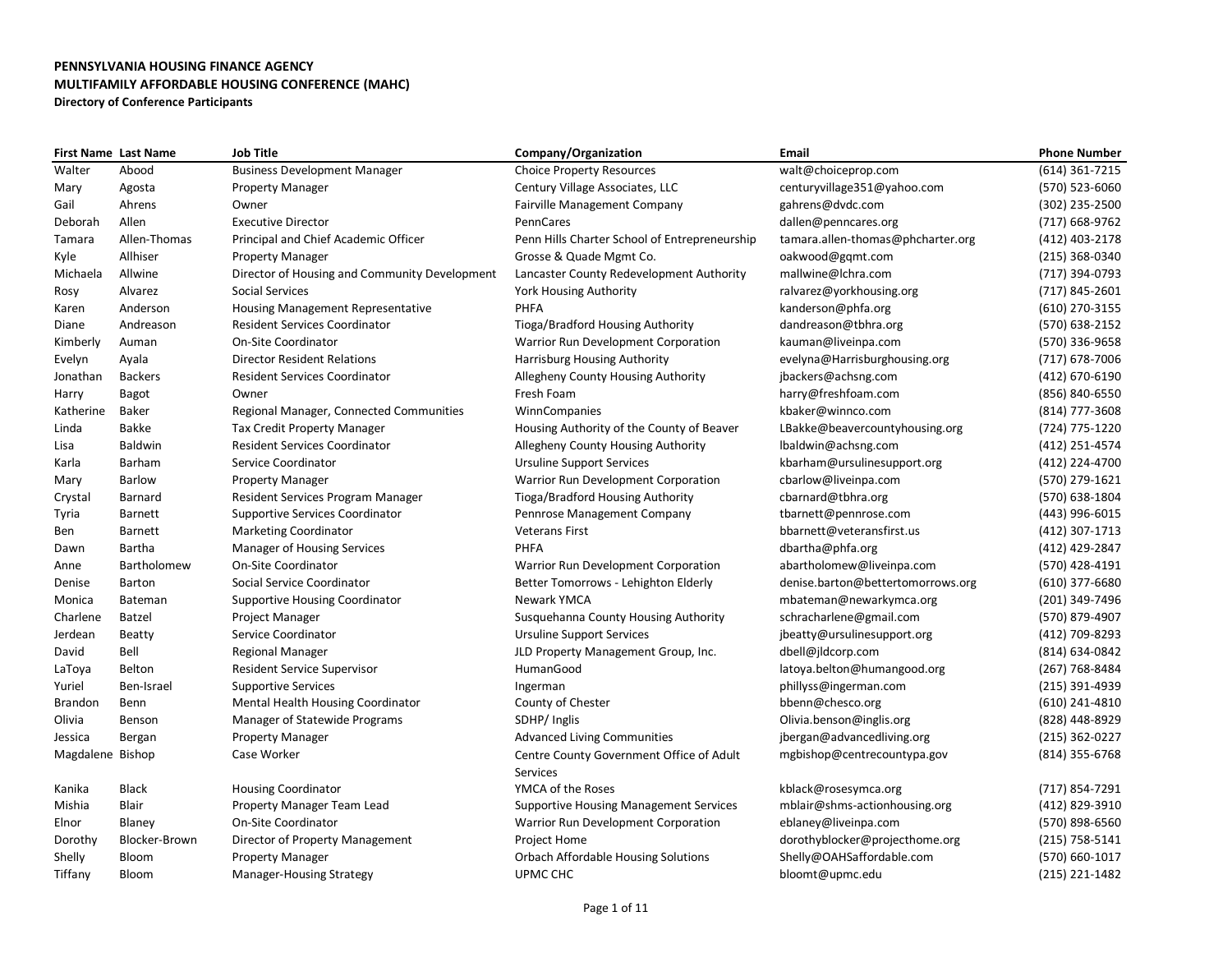| <b>First Name Last Name</b> |                | <b>Job Title</b>                            | Company/Organization                     | Email                                     | <b>Phone Number</b> |
|-----------------------------|----------------|---------------------------------------------|------------------------------------------|-------------------------------------------|---------------------|
| Debbie                      | <b>Bolin</b>   | <b>Property Manager</b>                     | Orbach Group                             | Debbie@OAHSaffordable.com                 | (570) 748-5379      |
| Amy                         | Boston         | <b>Community Manager</b>                    | The Michaels Organization                | aboston1802@yahoo.com                     | (570) 582-5321      |
| Christi                     | Boughton       | <b>Property Manager</b>                     | Susquehanna County Housing Authority     | schrachristi@gmail.com                    | (570) 853-4113      |
| Sharon                      | <b>Brodish</b> | <b>Tax Credit Compliance Auditor</b>        | Pennrose Management Company              | sbrodish@pennrose.com                     | (717) 450-7580      |
| Sharon                      | <b>Brooks</b>  | <b>Community Manager</b>                    | Orbach Group                             | Sharon@oahsaffordable.com                 | (610) 272-0382      |
| Renee                       | Brown          | Service Coordinator                         | American Healthcare Group (AHG)          | barleysquare@american-healthcare.net      | (484) 878-9982      |
| Victoria                    | <b>Brutto</b>  | <b>Property Manager</b>                     | Michaels Management                      | vbrutto@tmo.com                           | (570) 441-9808      |
| Vickie                      | <b>Bucker</b>  | Senior Property Manager                     | <b>Community Action Partnership</b>      | vbucker@capmercer.org                     | (724) 342-6222      |
| Sherry                      | Burford        | <b>Supportive Housing Specialist</b>        | <b>Wesley Family Services</b>            | Sherry.Burford@wfspa.org                  | (724) 994-7310      |
| Elizabeth                   | <b>Burke</b>   | <b>Support Service Coordinator</b>          | <b>CSG</b>                               | bburke@csgpa.org                          | (570) 316-1373      |
| Douglas                     | Burkholder     | <b>Supportive Housing Coordinator</b>       | Tenfold                                  | dburkholder@wearetenfold.org              | (717) 380-3703      |
| Octavius                    | <b>Burnett</b> | Regional Associate Director Northeastern PA | <b>Better Tomorrows</b>                  | octavius.burnett@bettertomorrows.org      | $(215)$ 384-4512    |
| Brittany                    | Burrell        | Project Manager                             | Susquehanna County Housing Redevelopment | schrabrittany@gmail.com                   | (570) 536-1350      |
|                             |                |                                             | Authority                                |                                           |                     |
| Rachael                     | <b>Burton</b>  | <b>Property Manager</b>                     | Ludwig and Company                       | rmburton@ludwigco.com                     | (814) 342-6802      |
| Nikki                       | Butterfield    | <b>Assistant Prop</b>                       | Community - Ventures                     | NButterfield@community-ventures.org       | (215) 765-5335      |
| Emily                       | Caballero      | Assistant property manager                  | <b>OAHS Hanover Village LLC</b>          | EmilyC@oahsaffordable.com                 | (570) 829-3016      |
| Robin                       | Callen         | Manager of Community Programs               | <b>Wesley Family Services</b>            | Robin.Callen@wfspa.org                    | (412) 552-0470      |
| Tom                         | Campbell       | Director, Housing Initiatives               | Pocono Mountains United Way              | tom@poconounitedway.org                   | (570) 243-6688      |
| Deb                         | Camuso         | Service Coordinator                         | American Healthcare Group (AHG)          | raystowncrossing@american-healthcare.net  | $(717)$ 387-2181    |
| Alexandra                   | Cantrell       | Housing Advocacy & Policy Manager           | Pennsylvania Coalition Against Domestic  | acantrell@pcadv.org                       | (267) 934-5334      |
|                             |                |                                             | Violence                                 |                                           |                     |
| Kathy                       | Capano         | <b>HR Manager</b>                           | <b>Fairville Management Company</b>      | kathyc@fairvillemanagement.com            | (302) 489-2000      |
| Luz                         | Carranza       | <b>Regional Property Manager</b>            | OAHS Affordable Management LLC           | Lucy@oahsaffordable.com                   | $(267) 516 - 0109$  |
| Lesa                        | Carter         | <b>Assistant Property Manager</b>           | York Housing Authority                   | lcarter@yorkhousing.org                   | (717) 845-2601      |
| Kim                         | Carter         | People Operations Manager                   | <b>Trek Development Group</b>            | kcarter@trekdevelopment.com               | (412) 559-6717      |
| Erin                        | Carver         | <b>Regional Manager</b>                     | <b>Housing Visions</b>                   | ecarver@housingvisions.org                | (315) 472-3820      |
| Lisa                        | Case           | <b>Manager of Project Operations</b>        | PHFA                                     | lcase@phfa.org                            | (717) 780-3801      |
| Samantha                    | Casterline     | <b>Housing Management Representative</b>    | PHFA                                     | scasterline@phfa.org                      | (717) 780-1893      |
| Tabitha                     | Ceryak         | <b>Community Programs Supervisor</b>        | <b>Bethlehem Haven</b>                   | tceryak@bethlehemhaven.org                | (412) 944-3512      |
| Steve                       | Chopek         | <b>Team Leader</b>                          | American Healthcare Group                | schopek@american-healthcare.net           | (412) 445-6440      |
| Dawn                        | Cieri          | Property Accountant/Dev. Compliance         | Altman Management Company                | dawn@altmanco.com                         | (215) 510-4016      |
| Anne                        | Clark          | Management Aide                             | <b>Shamokin Housing Authority</b>        | Anne18@ptd.net                            | (570) 644-0812      |
| Aliesha                     | Clark          | Service Coordinator Supervisor              | <b>UPMC</b>                              | clarkay@upmc.edu                          | (717) 543-3246      |
| William                     | Clemmons       | Service Coordinator                         | <b>Reading Housing Authority</b>         | wclemmons@readingha.org                   | (484) 828-1496      |
| Judy                        | Cline          | <b>Property Manager</b>                     | Warrior Run Development Corporation      | jcline@liveinpa.com                       | (570) 428-5947      |
| Jana                        | Cochrac        | Portfolio Manager                           | Woda Management & Real Estate            | jcochrac@wodagroup.com                    | (614) 495-7198      |
| Jennifer                    | Coco           | <b>Business Development Exec</b>            | <b>Choice Property Resources</b>         | jennifer@choiceprop.com                   | (614) 314-2327      |
| Kelley                      | Coey           | Director of Development                     | <b>Hudson Companies</b>                  | kcoey@hudsoncompanies.net                 | (724) 981-1204      |
| Colleen                     | Cole           | Director, Supportive Housing                | Presbyterian SeniorCare                  | ccole@srcare.org                          | (412) 216-0764      |
| Lisa                        | Collazo        | <b>Housing Specialist</b>                   | Housing Authority Monroe County          | lcollazo@housingauthoritymonroecounty.org | (570) 421-7770      |
| Maria                       | Coller         | <b>Community Housing Coordinator</b>        | <b>Highmark Wholecare</b>                | mcoller@highmarkwholecare.com             | (412) 255-7179      |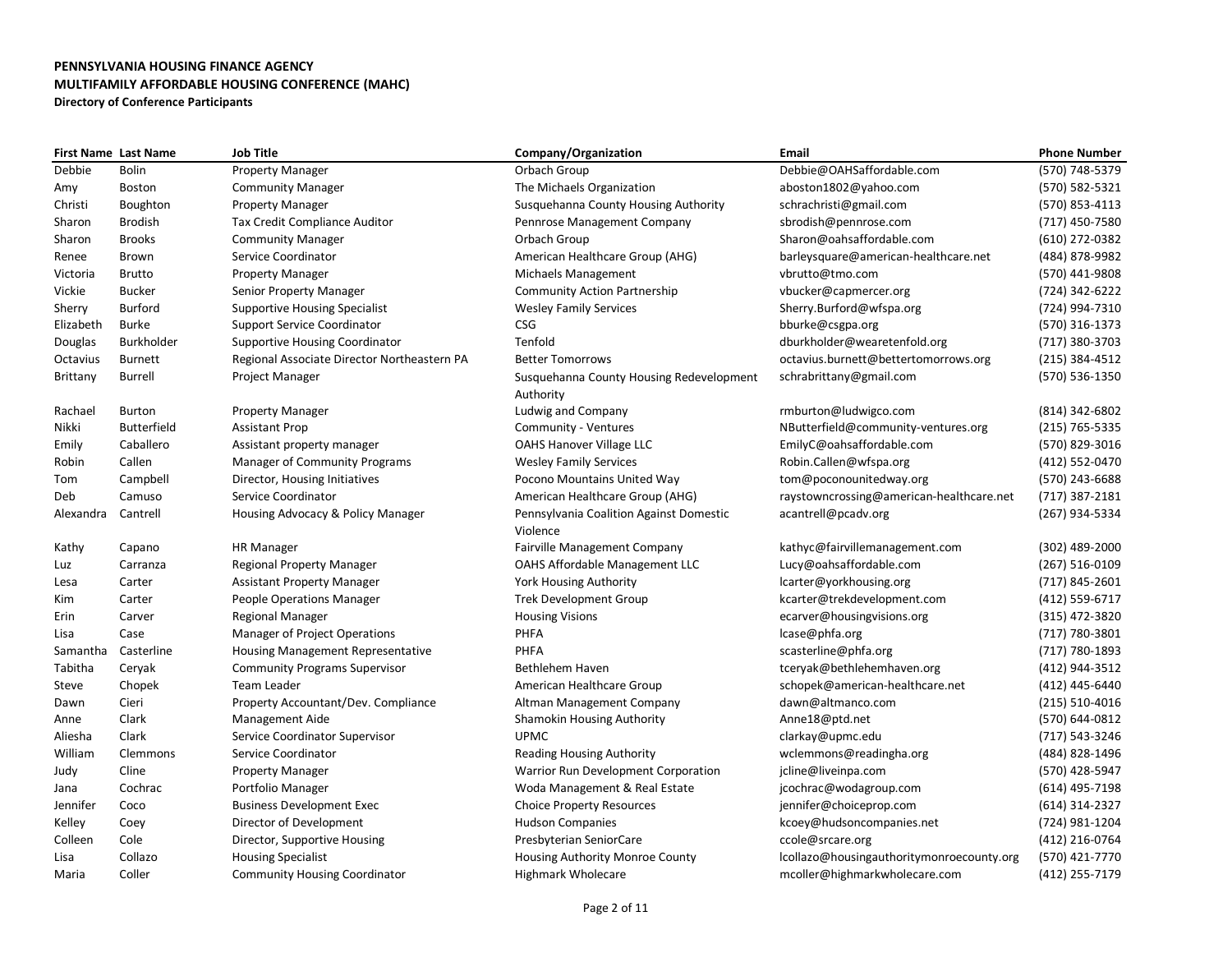|                 | <b>First Name Last Name</b> | <b>Job Title</b>                            | Company/Organization                          | <b>Email</b>                     | <b>Phone Number</b> |
|-----------------|-----------------------------|---------------------------------------------|-----------------------------------------------|----------------------------------|---------------------|
| Kiara           | Comacho                     | Community Outreach Rep                      | UnitedHealthcare                              | Kiara Comacho@UHC.com            | (717) 680-2636      |
| Molly           | Conley                      | <b>On-Site Coordinator</b>                  | Warrior Run Development Corporation           | Mconley@liveinpa.com             | (814) 450-4771      |
| Monica          | Contreras                   | Community Health Promotion Specialist, UPMC | UPMC Health Plan CHC                          | contrerasm2@upmc.edu             | (814) 528-1734      |
|                 |                             | <b>Community HealthChoices</b>              |                                               |                                  |                     |
| Diana           | Cook                        | Service Coordinator                         | Mars Housing, Inc.                            | dcook.mhi@zoominternet.net       | (724) 625-9290      |
| Andrew          | Coolbaugh                   | <b>Housing Specialist</b>                   | Trehab                                        | acoolbaugh@trehab.org            | (570) 536-2211      |
| Natrina         | Cox                         | <b>Resident Services Coordinator</b>        | Preservation Management Inc                   | natrina.cox@presmgmt.com         | (717) 695-4209      |
| Arnel           | Criner                      | SSC                                         | Pennrose                                      | acriner@pennrose.com             | (201) 233-8689      |
| John            | Crnovic                     | Community Outreach Representative           | <b>United Healthcare</b>                      | john crnovic@uhc.com             | (412) 992-7636      |
| Jordan          | Cunningham                  | Attorney                                    | Cunningham, Chernicoff & Warshawsky, P.C.     | jdc@cclawpc.com                  | (717) 238-6570      |
| Nichole         | Davis                       | Regional Leader                             | Home Leasing LLC                              | nicholeda@homeleasing.net        | (518) 539-6158      |
| Phillip         | Deas                        | Founder                                     | Every Day Champion                            | phillipdeas@gmail.com            | (318) 573-1400      |
| Michael         | Demes                       | Property Manager Team Lead                  | <b>Supportive Housing Management Services</b> | mdemes@shms-actionhousing.org    | (412) 829-3910      |
| Linda           | Demmi                       | Manager of Contract Administrtaion          | PHFA                                          | ldemmi@phfa.org                  | (717) 940-5402      |
| Nicholas        | Deneen                      | Director of Case Management                 | <b>Scranton Counseling Center</b>             | nicholas.deneen@scrantonscc.org  | (570) 348-6100      |
| <b>Nicholas</b> | Dennis                      | Regional Housing Coordinator                | Self-Determination Housing of PA/Inglis       | nicholas.dennis@inglis.org       | (717) 207-9417      |
| Amanda          | <b>DeWire</b>               | <b>Community Manager</b>                    | The Michaels Organization                     | adewire@tmo.com                  | (717) 761-5414      |
| Johnny          | Diaz                        | <b>Property Manager</b>                     | <b>Reading Housing Authority</b>              | jdiaz0015@gmail.com              | (610) 570-2767      |
| George          | Dillman                     |                                             | PA Dept of Banking and Securities             | gdillman@pa.gov                  | (610) 597-3741      |
| Samantha        | Dohner                      | Service Coordinator                         | Jewish Association on Aging                   | sdohner@jaapgh.org               | (724) 541-2059      |
| Jane            | Doliva                      | <b>Assistant Vice President</b>             | Pennrose Management Company                   | jdoliva@pennrose.com             | (570) 881-9502      |
| Alison          | Dostick                     | <b>Xfinity Sales Rep</b>                    | Xfinity                                       | alison_dostick@cable.comcast.com | (215) 316-3632      |
| Betty           | Douglas                     | <b>Rental Coordinator</b>                   | Warrior Run Development Corporation           | bettydouglas@liveinpa.com        | (570) 279-0921      |
| Josephine       | <b>Dries</b>                | Community Manager/Service Coordinator       | The Michaels Organization                     | jdries@tmo.com                   | (610) 264-5652      |
| Jacqueline      | Dructor                     | Human Service Coordinator                   | <b>HBS/Webster Towers</b>                     | wthsc1@verizon.net               | (570) 342-7086      |
| Kathy           | Duclo                       | Director of Housing                         | YMCA of the Roses                             | kduclo@rosesymca.org             | (717) 854-7291      |
| Carl            | <b>Dudeck</b>               | Director of Housing Management              | PHFA                                          | cdudeck@phfa.org                 | (717) 975-7620      |
| Abena           | Dufie                       | <b>Financial Analyst</b>                    | PHFA                                          | adufie@phfa.org                  | (717) 250-8453      |
| Michelle        | Dupell                      | Controller                                  | Our City Reading, Inc.                        | mdupell@boscovs.com              | (610) 370-3726      |
| Lauren          | Duvall                      | Property Manager                            | PMI                                           | lduvall@rentpmi.com              | (717) 334-8024      |
| Tomica          | <b>Dykes</b>                | Senior Community Engagement Specialist      | <b>Highmark Wholecare</b>                     | tdykes@highmarkwholecare.com     | (814) 460-7186      |
| Chennelle       | Echevarria                  | <b>Housing Management Representative</b>    | PHFA                                          | cechevarria@phfa.org             | (610) 517-7246      |
| Dawn            | Edwards                     | Regional Housing Coordinator                | Inglis/Self-Determination Housing of PA       | Dawn.Edwards@inglis.org          | (570) 371-7540      |
| Meshel          | Ellzy                       | <b>Property Manager</b>                     | <b>Community Action Agency</b>                | mellzy@caadc.org                 | (484) 494-4704      |
| Heather         | Emminger                    | Vice President of Operations                | Monarch Management Group, Inc.                | hemminger@monarchmanage.com      | (570) 743-6700      |
| Mindi           | Evans                       | <b>Property Manager</b>                     | Ludwig and Company                            | mevans@ludwigco.com              | (814) 275-4000      |
| Kimarie         | Fabian                      | <b>Property Manager</b>                     | PMI                                           | kfabian@rentpmi.com              | (570) 286-7707      |
| Marie           | Farnan                      | <b>Support Service Coordinator</b>          | Warrior Run Development Corporation           | mfarnan@liveinpa.com             | (570) 242-9638      |
| Maria           | Farris                      | Senior Housing Management Representative    | PHFA                                          | mfarris@phfa.org                 | (412) 478-0626      |
| Jen             | Farwell                     | Case Worker                                 | Centre County Government Office of Adult      | jkfarwell@centrecountypa.gov     | (814) 355-6768      |
|                 |                             |                                             | Services                                      |                                  |                     |
| Tina            | Fawcett                     | <b>Community Support Supervisor</b>         | Step-By-Step, Inc.                            | tfawcett@stepbystepusa.com       | (570) 253-3274      |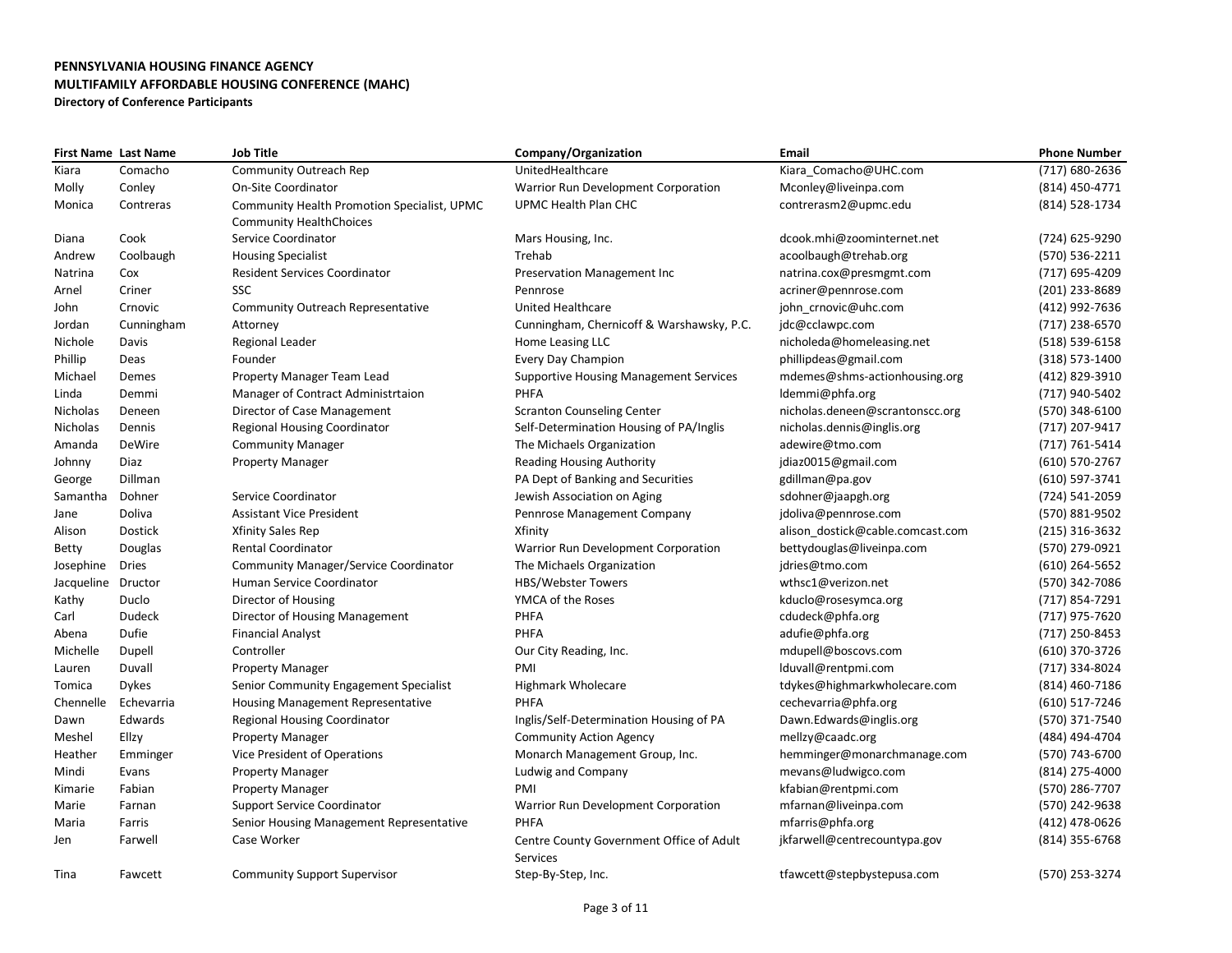| <b>First Name Last Name</b> |          | <b>Job Title</b>                                   | Company/Organization                        | Email                                  | <b>Phone Number</b> |
|-----------------------------|----------|----------------------------------------------------|---------------------------------------------|----------------------------------------|---------------------|
| Junior                      | Faye     | Southside, PA Community Manager                    | <b>Trek Development Group</b>               | jfaye@trekdevelopment.com              | (412) 709-7575      |
| Brandi                      | Ferster  | <b>Property Manager</b>                            | <b>Westfield Terrace</b>                    | westfieldterrace201@gmail.com          | (570) 837-2191      |
| Barbara                     | Fessler  | <b>On-Site Coordinator</b>                         | Warrior Run Development Corporation         | bfessler@liveinpa.com                  | (570) 279-1493      |
| Valerie                     | Fishel   | Housing Management Representative II               | <b>PHFA</b>                                 | vfishel@phfa.org                       | (717) 215-0249      |
| Tessa                       | Fisher   | Compliance Officer                                 | Warrior Run Development Corporation         | tfisher@liveinpa.com                   | (570) 279-1382      |
| Shamirah                    | Flagg    | <b>Nursing Home Transition Service Coordinator</b> | PA Health & Wellness                        | shamirah.flagg@pahealthwellness.com    | (267) 272-5973      |
| Charles                     | Fleet    | <b>Property Site Manager</b>                       | <b>Community Action Partnership</b>         | cfleet@capmercer.org                   | (724) 699-6012      |
| Jonnetta                    | Flinn    | <b>Regional Property Manager</b>                   | Pennrose Management Company                 | jflinn@pennrose.com                    | (412) 515-4418      |
| Lisa                        | Flory    | <b>Property Manager</b>                            | Shirley Futch Plaza                         | lflory@tmo.com                         | (570) 421-1517      |
| Terri                       | Flowers  | PA MEDI NE Regional Coordinator                    | <b>Diakon Community Services</b>            | flowerst@diakon.org                    | (570) 862-1690      |
| Robert                      | Ford     | <b>Field Office Director</b>                       | US Dept of HUD                              | robert.j.ford@hud.gov                  | (267) 226-3100      |
| Mary                        | French   | Area Vice President                                | Ingerman                                    | Maryf@ingerman.com                     | (856) 912-4164      |
| Beth                        | Fuller   | <b>Resident Services Coordinator</b>               | <b>HDC MidAtlantic</b>                      | bfuller@hdcweb.org                     | (610) 241-6512      |
| Deborah                     | Gable    | <b>VP of Resident Services</b>                     | <b>HDC MidAtlantic</b>                      | dgable@hdcweb.org                      | (717) 333-0812      |
| John                        | Ganiear  | Development Assistant                              | <b>Hudson Companies</b>                     | jganiear@hudsoncompanies.net           | (412) 925-0402      |
| Cathleen                    | Gardner  | <b>On-Site Coordinator</b>                         | Warrior Run Development Corporation         | cgardner@liveinpa.com                  | (570) 428-4164      |
| Kimberly                    | Garner   | <b>Property Manager</b>                            | Orbach Affordable Management                | kimberlyg@oahsaffordable.com           | (610) 262-1564      |
| Cindy                       | George   | <b>Regional Manager</b>                            | Woda Cooper Companies, Inc.                 | cgeorge@wodagroup.com                  | (724) 840-1068      |
| Sharlotte                   | Giberson | Regional Lead SSC Northeastern PA                  | Better Tomorrows - Shirley Futch Plaza      | sharlotte.giberson@bettertomorrows.org | (732) 267-9817      |
| Arnita                      | Gibson   | Manager of Compliance                              | Ingerman                                    | agibson@ingerman.com                   | (856) 662-1730      |
| Kayla                       | Ginder   | <b>Property Manager</b>                            | <b>Brick Property Services</b>              | kginder@llha.com                       | (717) 706-2050      |
| Erica                       | Glenn    | <b>Community Manager</b>                           | <b>Trek Development Group</b>               | eglenn@trekdevelopment.com             | (412) 477-7794      |
| <b>Brooke</b>               | Glickman | Director of Training and Program Development       | <b>Better Tomorrows</b>                     | brooke.glickman@bettertomorrows.org    | (267) 567-4210      |
| Beth                        | Goetz    | <b>Community Manager</b>                           | Humphrey Management                         | wallace@hrehllc.com                    | (717) 762-7115      |
| Beatrice                    | Good     | <b>Resident Services Coordinator</b>               | <b>Housing Development Corporation</b>      | bgood@hdcweb.org                       | (717) 587-0731      |
| Sheila                      | Good     | Service Coordinator                                | Housing Authority of the County of Beaver   | sgood@beavercountyhousing.org          | (724) 993-3186      |
| Pamela                      | Goodall  | <b>Building Administrator</b>                      | <b>HBS/Webster Towers</b>                   | wtadm@verizon.net                      | (570) 342-7086      |
| Marge                       | Gore     | Service Coordinator                                | Arbor Management                            | MGore@arbormanagement.com              | (610) 796-4853      |
| Kay                         | Gore     | Manager, LTSS & Outreach                           | PA Health & Wellness                        | kay.s.gore@pahealthwellness.com        | (412) 849-6921      |
| Paul                        | Granger  | <b>Community Manager</b>                           | <b>Trek Development Group</b>               | pgranger@trekdevelopment.com           | (724) 225-3080      |
| Eric                        | Greaves  | <b>Housing Coordinator</b>                         | County of Greene                            | aswitalski@co.greene.pa.us             | (724) 852-5276      |
| Starnajiah                  | Green    | <b>Resident Service Coordinator</b>                | Mission First Housing Group/Columbus PM     | Sgreen@columbuspm.org                  | (215) 439-7261      |
| Melissa                     | Grimes   | Program Coordinator                                | Housing Authority of the County of Beaver   | MGrimes@beavercountyhousing.org        | (724) 993-3217      |
| Cindy                       | Grimm    | Service Coordinator                                | American Healthcare Group (AHG)             | odinview@american-healthcare.net       | (724) 552-2256      |
| Melissa                     | Groden   | Director of Prevention, Training & Education       | The Council of Southeast Pennsylvania, Inc. | mgroden@councilsepa.org                | (267) 817-4894      |
| Whitley                     | Groff    | Housing Intake Specialist                          | <b>Center for Community Action</b>          | wgroff@ccaofpa.org                     | (814) 623-9129      |
| Christine                   | Grunza   | <b>Resident Program Coordinator</b>                | United Neighborhood Centers                 | cgrunza@uncnepa.org                    | (579) 766-9094      |
| Anita                       | Gue      | <b>Regional Manager</b>                            | Woda Cooper Companies, Inc.                 | ague@wodagroup.com                     | (681) 258-0252      |
| Lisa                        | Guyer    | <b>Housing Security Coordinator</b>                | <b>TCCA</b>                                 | lguyer@cactricounty.org                | (717) 232-9757      |
| Shawn                       | Haag     | <b>Retail Sales Consultant</b>                     | Xfinity                                     | shawn haag@comcast.com                 | $(215)$ 528-1356    |
| Chou                        | Hallegra | Founder & CEO                                      | Grace & Hope Consulting, LLC                | chou@graceandhopeconsulting.com        | (717) 216-0230      |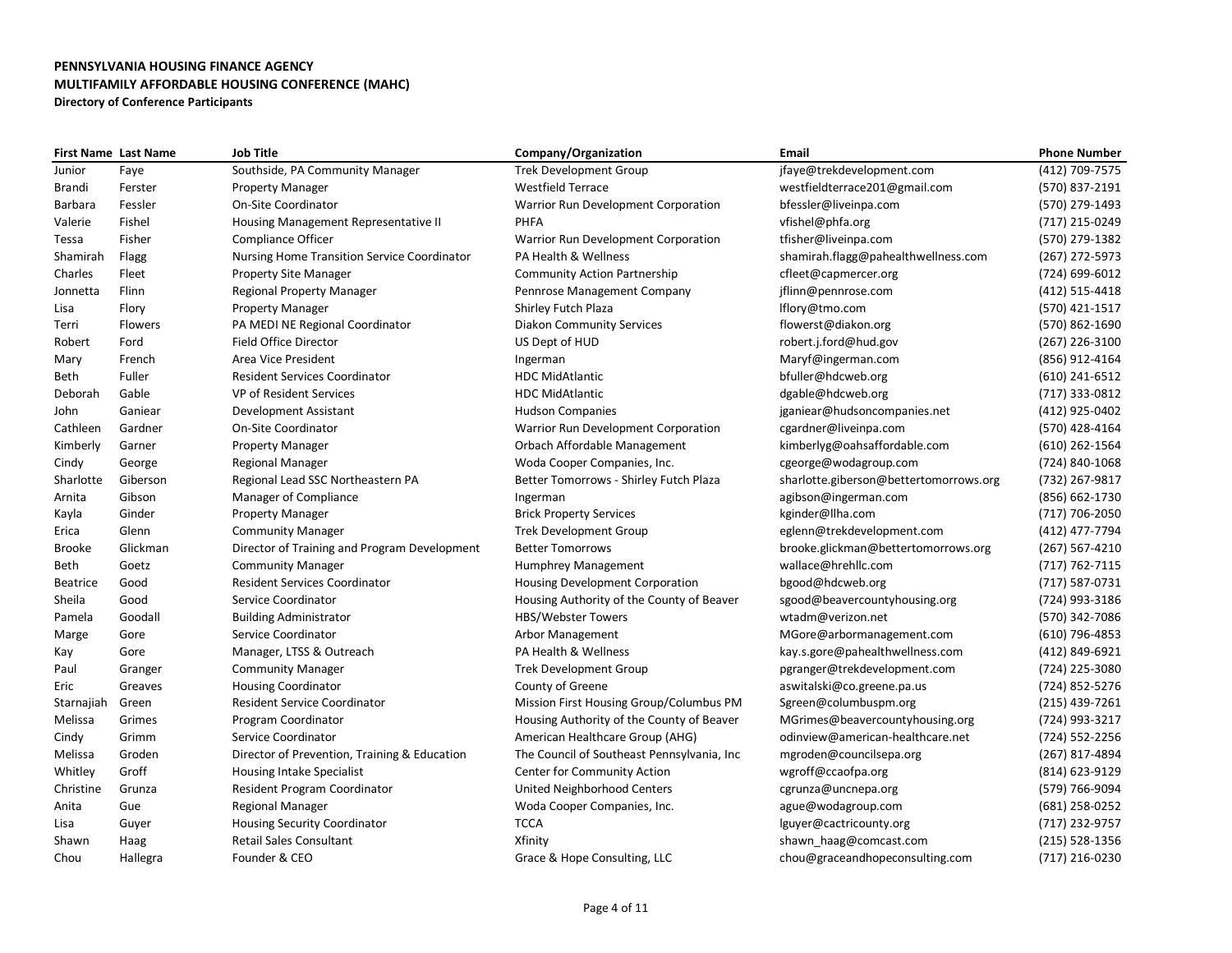|               | <b>First Name Last Name</b> | <b>Job Title</b>                            | Company/Organization                       | Email                                   | <b>Phone Number</b> |
|---------------|-----------------------------|---------------------------------------------|--------------------------------------------|-----------------------------------------|---------------------|
| Michele       | Hamilton                    | <b>Housing Supervisor</b>                   | Center County Government Office of Adult   | mahamilton@centrecountypa.gov           | (814) 355-6768      |
|               |                             |                                             | Services                                   |                                         |                     |
| Amy           | Hampson                     | <b>Housing Specialist</b>                   | York/Adams HealthChoices                   | aehampson@yorkcountypa.gov              | (315) 727-8580      |
| Amanda        | Hanbury                     | <b>Operations Supervisor</b>                | <b>CLEAResult</b>                          | amanda.hanbury@clearesult.com           | (412) 420-7418      |
| Kristen       | Harootunian                 | <b>Mental Health Advocate</b>               | Minding Your Mind                          | marissa@mindingyourmind.org             | (302) 605-6730      |
| Erin          | Hart                        | Director                                    | American HealthCare Group (AHG)            | ehart@american-healthcare.net           | (412) 657-3028      |
| Heather       | Haverstick                  | <b>Resident Services Manager</b>            | <b>HDC MidAtlantic</b>                     | hhaverstick@hdcweb.org                  | (717) 291-1911      |
| Sheree        | Hawk                        | RSC/HOA                                     | <b>Petra Community Housing</b>             | sheree.hawk@petrach.org                 | (267) 916-2712      |
| Jennifer      | Heflin                      | <b>Property Manager/Supportive Services</b> | PA Interfaith Community Programs           | jheflin@adamscha.org                    | (717) 380-7357      |
| Matthew       | Helinski                    | <b>Executive Director</b>                   | <b>Coordinated Community Resources</b>     | mhelinski@coordres.org                  | (412) 601-1778      |
| Megan         | Herring                     | Service Coordinator                         | United Neighborhood Centers                | mherring@uncnepa.org                    | (570) 335-1673      |
| Wendy         | Herrold                     | <b>Building Manager</b>                     | <b>NBHC</b>                                | nbhcrentalmanager@outlook.com           | (570) 473-8040      |
| Diana         | Hess                        | <b>Property Manager</b>                     | Holy Family Senior Living                  | dhess@holyfamilysl.org                  | (570) 628-4504      |
| Melissa       | Hess                        | <b>Community Manager</b>                    | The Michaels Organization                  | eastonsr@tmo.com                        | (610) 258-1244      |
| Frank         | Hicks                       | <b>District Manager</b>                     | Ingerman                                   | fhicks@ingerman.com                     | (610) 745-0056      |
| John          | Hill                        | <b>Vice President</b>                       | Greencrown Energy & Water                  | jhill@greencrownenergy.com              | (609) 707-1063      |
| Sheila        | Hill                        | President                                   | <b>Fairville Management Company</b>        | shill@fairvillemanagement.com           | (302) 489-2000      |
| Michelle      | Hinckle                     | <b>Regional Manager</b>                     | Fairville Management Company               | mhinckle@fairvillemanagement.com        | (302) 489-2000      |
| James         | Hoban                       | <b>Management Aide</b>                      | <b>Berks County Housing Authority</b>      | jhoban@berksha.org                      | (610) 370-0822      |
| Christian     | Hobson                      | <b>Resident Services Manager</b>            | <b>Mission First Housing Group</b>         | chobson@columbuspm.org                  | (267) 632-3807      |
| Carrie        | Holak                       | Director of Talent Development              | Pennrose                                   | cholak@pennrose.com                     | (267) 386-8734      |
| Tiffany       | Holden                      | <b>Manager of Supportive Services</b>       | Pennrose Management Company                | tholden@pennrose.com                    | (724) 699-3201      |
| Deborah       | Holt                        | <b>Resident Resource Coordinator</b>        | <b>McCormack Baron Management</b>          | deborah.holt@mccormackbaron.com         | (412) 281-4895      |
| Jade          | Holzinger                   | Section 504 Coordinator/HR                  | <b>Fairville Management Company</b>        | jade@fairvillemanagement.com            | (302) 429-2000      |
| Ryan          | Hoover                      | Manager of Technical Field Operations       | <b>PHFA</b>                                | rhoover@phfa.org                        | (267) 207-0363      |
| Monica        | Horton                      | <b>Property Manager</b>                     | Housing Authority of the County of Beaver  | MHorton@beavercountyhousing.org         | (724) 630-2054      |
| Ann           | Houck                       | Service Coordination                        | <b>Advanced Living Communities</b>         | ahouck@advancedliving.org               | (215) 362-0227      |
| Susan         | Houston                     | Area Manager                                | Pennrose Management Company                | shouston@pennrose.com                   | (412) 606-1158      |
| Trista        | Howarth                     | Housing Intake Specialist                   | <b>Center for Community Action</b>         | thowarth@ccaofpa.org                    | (814) 623-9129      |
| <b>Barbie</b> | Hucaluk                     | <b>Supportive Services Coordinator</b>      | Holy Family Senior Living                  | bhucaluk@holyfamilysl.org               | (610) 984-4295      |
| Jim           | Huckleberry                 | <b>Territory Manager</b>                    | <b>Multi-Housing Depot</b>                 | jhuckleberry@multihousingdepot.com      | (610) 952-6824      |
| Barbara       | Huggins                     | <b>Regional Housing Coordinator</b>         | Inglis/Self-Determination Housing of PA    | barbara.huggins@inglis.org              | (717) 844-5635      |
| Chelsea       | Imhof                       | <b>RSC</b>                                  | <b>Preservation Management</b>             | chelsea.imhof@presmgmt.com              | (570) 955-6697      |
| Samantha      | lorio                       | <b>Property Manager</b>                     | <b>Housing Authority Monroe County</b>     | siorio@housingauthoritymonroecounty.org | (570) 421-7770      |
| Rosalyn       | Irizarry                    | Social Service Coordinator                  | Housing Authority of the County of Dauphin | ririzarry@dauphinhousing.org            | (717) 329-4114      |
| Jaime         | Jobe                        | <b>Community Manager</b>                    | <b>Trek Development Group</b>              | jjobe@trekdevelopment.com               | (724) 840-8150      |
| Stacey        | Johnson                     | Community & Supportive Services Coordinator | Ingerman                                   | reinhardss@livewillows.com              | (908) 502-1827      |
| A. J.         | Johnson                     | President                                   | A. J. Johnson Consulting                   | aj@ajjcs.net                            | (757) 259-9920      |
| Arielle       | Johnson                     | <b>Property Manager</b>                     | <b>York Housing Authority</b>              | AJohnson@yorkhousing.org                | (717) 845-2675      |
| Ava           | Johnson                     | Lead Resident Services Coordinator          | Allegheny County Housing Authority         | ajohnson@achsng.com                     | (412) 812-2313      |
| Tawana        | Johnson                     | <b>Regional Property Manager</b>            | Inglis Housing Corporation                 | Tawana.Johnson@inglis.org               | $(267)$ 252-1688    |
| Shawn         | Johnson                     | Director of Reentry & Social Services       | <b>Friends Rehabilitation Program</b>      | sjohnson@frpinc.org                     | (215) 825-8809      |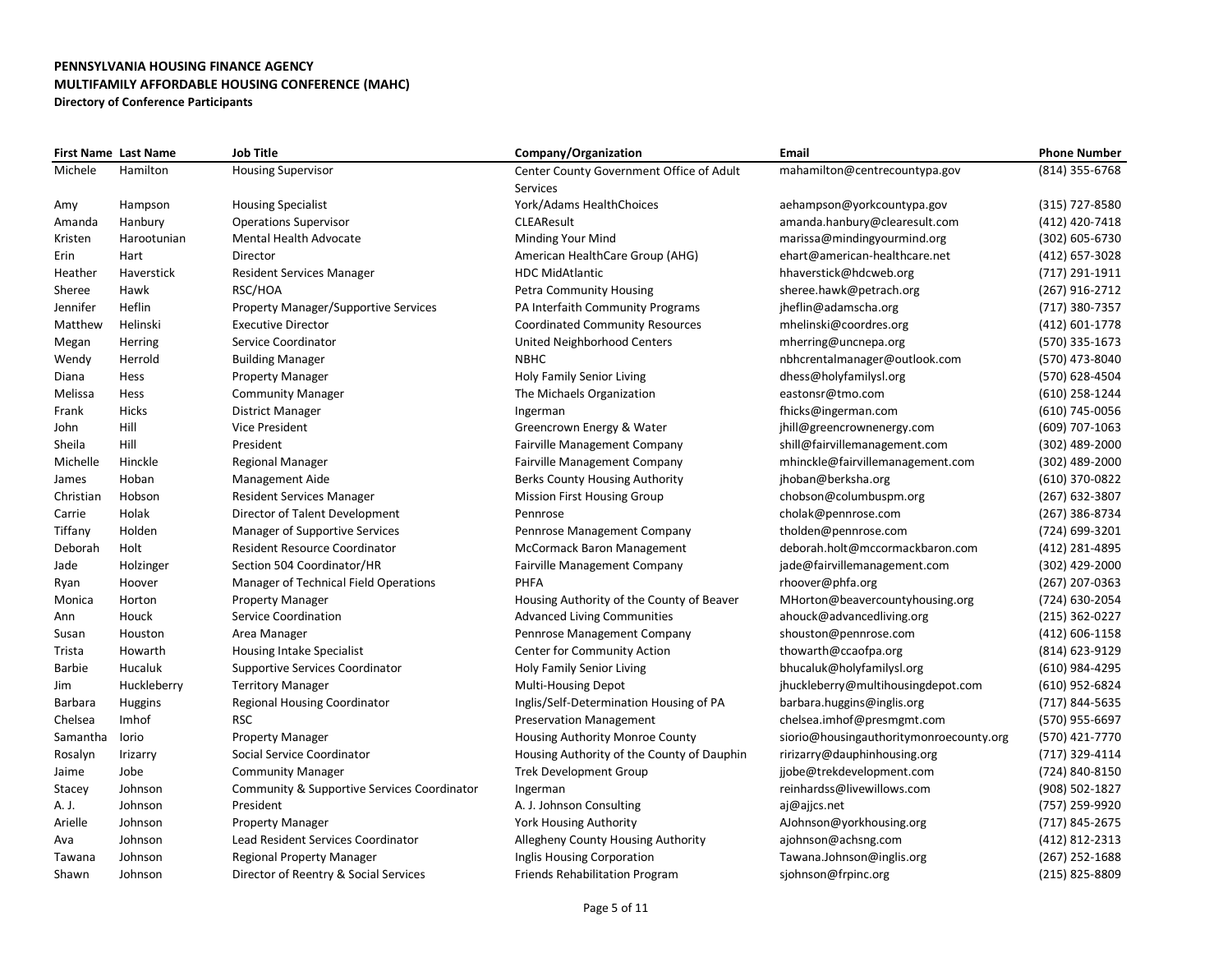|                 | <b>First Name Last Name</b> | <b>Job Title</b>                               | Company/Organization                               | Email                                   | <b>Phone Number</b> |
|-----------------|-----------------------------|------------------------------------------------|----------------------------------------------------|-----------------------------------------|---------------------|
| Ronda           | Jones                       | Assistant                                      | Willows at Pleasantville                           | Pleasantvilleasst2@ingerman.com         | (609) 484-3413      |
| Tiffany         | Jones                       | Director of Human Services                     | <b>Center for Community Action</b>                 | tjones@ccaofpa.org                      | (814) 623-9129      |
| Constance Jones |                             | <b>Property Manager</b>                        | Inglis Housing Corporation Central Office          | Constance.Jones@inglis.org              | (215) 292-9248      |
|                 |                             |                                                | Coordinator                                        |                                         |                     |
| LaTania         | Jones                       | <b>Resident Initiatives Coordinator</b>        | Housing Authority Monroe County                    | ljones@housingauthoritymonroecounty.org | (570) 421-7770      |
| Tameata         | Jordan                      | Director of Property Mgmt                      | Inglis Housing Corporation                         | tameata.jordan@inglis.org               | $(215) 581 - 0676$  |
| Matthew         | Karchner                    | <b>Property Manager</b>                        | <b>CSG</b>                                         | mkarchner@csgpa.org                     | (570) 394-3320      |
| Lisa            | Kashner                     | <b>Sr Community Manager</b>                    | Community Basics, Inc                              | lkashner@communitybasics.com            | (717) 391-8950      |
| Lisa            | Kaye                        | Director                                       | <b>Monroe County Veterans Affairs</b>              | lkaye@monroecountypa.gov                | (570) 517-3187      |
| Lisa            | Kessler                     | Senior Tax Credit Manager                      | Housing Authority of the County of Beaver          | LKessler@beavercountyhousing.org        | (724) 709-3895      |
| Kiesha          | King                        | <b>Regional Property Manager</b>               | Pennrose                                           | kking@pennrose.com                      | (215) 432-2997      |
| Tiffany         | Kinney                      | Lead Health Promotion Specialist               | UPMC Health Plan CHC                               | kinneytt@upmc.edu                       | (412) 327-9367      |
| Virginia        | Knapp                       | <b>Operations Specialist</b>                   | <b>CLEAResult</b>                                  | virginia.knapp@clearesult.com           | (412) 301-7999      |
| Christina       | Kotsalos                    | Director of Education                          | PA Dept of Banking and Securities                  | ckotsalos@pa.gov                        | (717) 439-5100      |
| Aysha           | Kovitch                     | Rental Agent/Social Service Coordinator        | Shirley Futch Plaza                                | akovitch@tmo.com                        | (570) 421-1517      |
| Polena          | Krass                       | <b>Property Manager</b>                        | <b>OAHS Affordable</b>                             | polena@oahsaffordable.com               | (215) 669-4736      |
| Debra           | Krebs                       | <b>Property Manager</b>                        | Delphia House Apartments                           | debra@ahadvocates.org                   | (717) 779-9344      |
| Kimberly        | Krynock                     | <b>Operagtions Director</b>                    | Affordable Housing Advocates                       | kkrynock@ahadvocates.org                | (717) 846-5139      |
| Hope            | Kuhn                        | Service Coordinator                            | Housing Authority of the County of Beaver          | HKuhn@beavercountyhousing.org           | (724) 912-3693      |
| Adria           | Laboy                       | <b>Community Engagement Specialist</b>         | <b>Highmark Wholecare</b>                          | ALaboy@HighmarkWholecare.com            | (484) 705-7718      |
| Pat             | LaMarche                    | Author                                         | <b>Charles Bruce Foundation</b>                    | epicjourney10@gmail.com                 | (207) 671-0190      |
| Alyssa          | Lambert                     | Director of Property Management                | <b>Housing Visions</b>                             | alambert@housingvisions.org             | (315) 472-3820      |
| Donna           | Lantz                       | Service Coordinator                            | Ingerman                                           | lantzdm@hotmail.com                     | (717) 449-8446      |
| Syrita          | LaVant                      | <b>Resident Manager</b>                        | <b>Fairville Management Company</b>                | slavant@fairvillemanagement.com         | (570) 209-7178      |
| Tram            | Le                          | <b>Financial Analyst</b>                       | <b>PHFA</b>                                        | tle@phfa.org                            | (717) 602-9620      |
| Jared           | Ledbetter                   | <b>DEI Consultant</b>                          | Grace & Hope Consulting, LLC                       | graceandhopeconsulting@gmail.com        | (631) 569-0916      |
| Emmalee         | Leed                        | <b>Resident Services Coordinator</b>           | <b>HDC MidAtlantic</b>                             | eleed@hdcweb.org                        | (717) 490-1406      |
| Alisha          | LeFever                     | Senior Property Manager                        | <b>Housing Visions</b>                             | alefever@housingvisions.org             | (484) 752-4309      |
| Lynn            | LeGrand                     | Service Coordinator                            | American Healthcare Group (AHG)                    | arnemanplace@american-healthcare.net    | (724) 967-6526      |
| Traci           | Leidel                      | <b>Coordinator of Forensic Services</b>        | <b>Scranton Counseling Center</b>                  | traci.leidel@scrantonscc.org            | (570) 348-6100      |
| Dara            | Leinweber                   | Program Coordinator                            | JFCS Philadelphia                                  | dleinweber@jfcsphilly.org               | $(215)$ 356-3083    |
| Sharon          | Leon                        | <b>Executive Director</b>                      | Union County Housing Authority                     | s.leon@unioncountyhousingauthority.org  | (570) 522-1300      |
| Cheryl          | Lewis                       | Service Coordinator                            | <b>Reading Housing Authority</b>                   | clewis@readingha.org                    | $(610) 504 - 8561$  |
| Mae             | Lines                       | Residential Manager/Residential Services       | <b>Columbus Property Management-Missions First</b> | mlines@columbuspm.org                   | (570) 218-3591      |
|                 |                             | Coordinator                                    | Housing                                            |                                         |                     |
| Elena           | Linnik                      | Director of Operations                         | <b>Orbach Affordable Housing Solutions</b>         | Elena@oahsaffordable.com                | (267) 278-8585      |
| Kurt            | Livering                    | <b>Manager of Financial Operations</b>         | <b>PHFA</b>                                        | klivering@phfa.org                      | (717) 507-8331      |
| Kristen         | Lloyd                       | On-Site Coordinator                            | Warrior Run Development Corporation                | klloyd@liveinpa.com                     | (570) 713-4103      |
| Kayla           | Lucotch                     | Service Coordinator                            | <b>Westmoreland County Housing Authority</b>       | kaylal@wchaonline.com                   | (433) 624-8729      |
| Nathalie        | Lugo-Texeira                | Asst Director of Resident and Public Relations | Harrisburg Housing Authority                       | nathaliet@harrisburghousing.org         | (717) 443-0824      |
| Gregory         | Lynn                        | <b>Housing Program Coordinator</b>             | <b>Center for Community Action</b>                 | glynn@ccaofpa.org                       | (814) 623-9129      |
|                 |                             |                                                |                                                    |                                         |                     |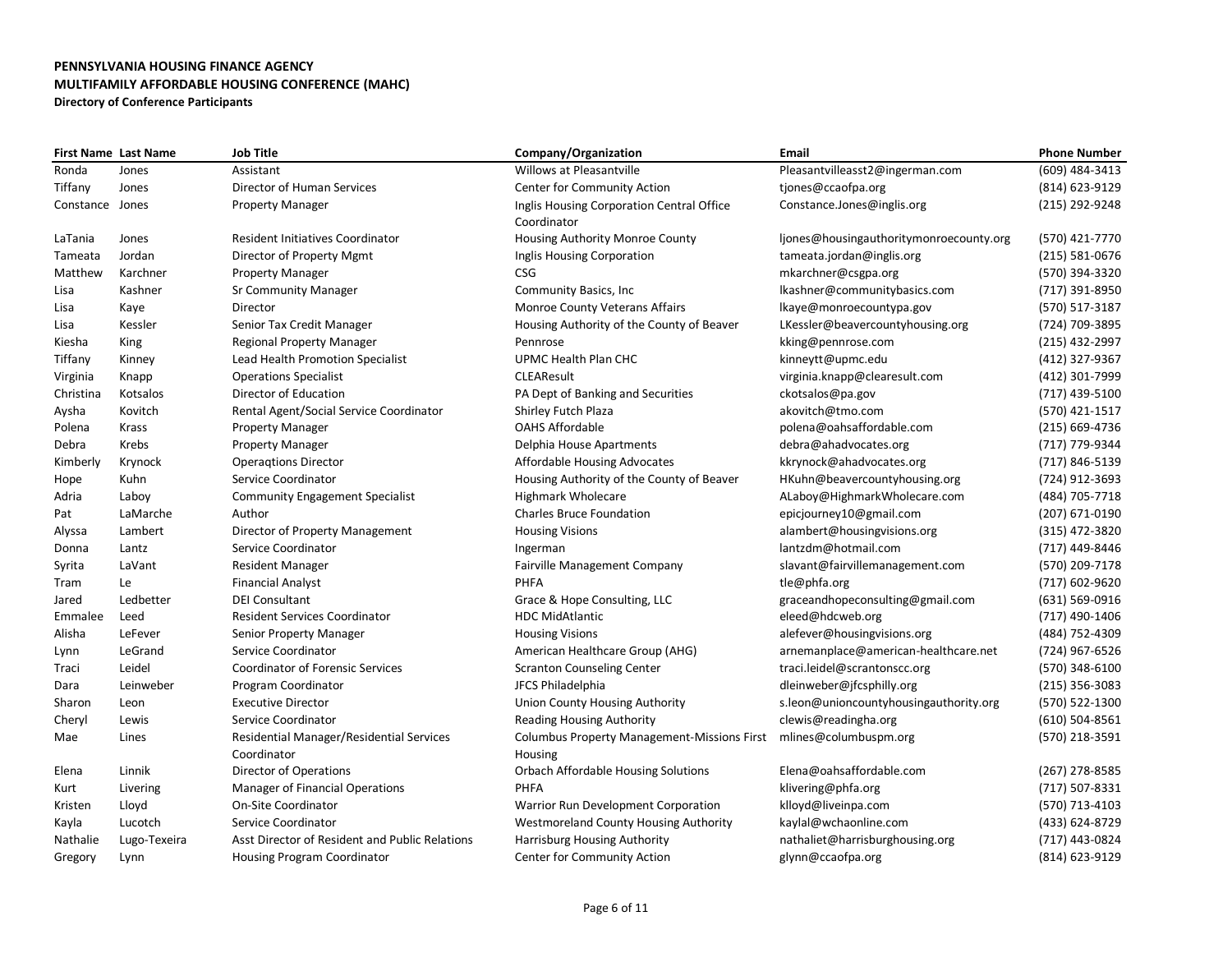|                 | <b>First Name Last Name</b> | <b>Job Title</b>                               | Company/Organization                         | Email                              | <b>Phone Number</b> |
|-----------------|-----------------------------|------------------------------------------------|----------------------------------------------|------------------------------------|---------------------|
| Pauline         | Macarski                    | <b>Housing Case Manager</b>                    | Lackawanna County Department of Health &     | macarskip@lackawannacounty.org     | (570) 840-3125      |
|                 |                             |                                                | Human Services                               |                                    |                     |
| Kim             | Maddox                      | <b>CHC Community Engagement Manager</b>        | <b>UPMC Health Plan</b>                      | maddoxkr@upmc.edu                  | (412) 657-6368      |
| Katina          | Madianos-Fiore              | <b>Executive Director</b>                      | <b>IREM Delaware Valley</b>                  | katina@iremdelval.org              | (267) 422-2209      |
|                 | Sherrybeth Maldonado        | <b>Resident Relations Resource Coordinator</b> | Harrisburg Housing Authority                 | sherryM@harrisburghousing.org      | (717) 982-1121      |
| Jennifer        | Malone                      | Statewide Program Manager                      | SDHP/Inglis                                  | jennifer.malone@inglis.org         | (410) 340-2092      |
| Kristen         | Mansberger                  | Compliance Specialist                          | PMI                                          | kmansberger@rentpmi.com            | (717) 343-4014      |
| Wineska         | Marin                       | <b>Community Manager</b>                       | <b>University Plaza Associates</b>           | wineska@OAHSaffordable.com         | (215) 387-4985      |
| John            | Marinangeli                 | Asset Manager                                  | <b>Fairville Management Company</b>          | johnm@fairvillemanagement.com      | (302) 593-0468      |
| Christal        | Martin                      | Senior Property Manager                        | PMI                                          | cmartin@rentpmi.com                | (717) 730-4141      |
| John            | Matlack                     | <b>Property Manager</b>                        | <b>Advanced Living Communities</b>           | jmatlack@advancedliving.org        | (484) 297-2843      |
| Nanci           | Matteson                    | <b>On-Site Coordinator</b>                     | Warrior Run Development Corporation          | nmatteson@liveinpa.com             | (724) 475-4457      |
| Victoria        | Maycole                     | <b>Property Manager</b>                        | Ingerman                                     | elmwoodgardens@livewillows.com     | (302) 853-7144      |
| Katie           | McCarthy                    | Area Vice President                            | Ingerman                                     | kmccarthy@ingerman.com             | (609) 313-3559      |
| Heidi           | McCauley                    | <b>Regional Manager</b>                        | <b>HDC MidAtlantic</b>                       | hmccauley@hdcweb.org               | (717) 824-9323      |
| Robin           | Meadows                     | <b>FSS Coordinator</b>                         | <b>Westmoreland County Housing Authority</b> | robinm@wchaonline.com              | (724) 832-7248      |
| Caneka          | <b>Meekins</b>              | <b>Regional Manager</b>                        | Arbor Management                             | cdixon@arbormanagement.com         | (443) 521-4502      |
| <b>Brittany</b> | Mellinger                   | Fair Housing Training and Outreach Coordinator | <b>PA Human Relations Commission</b>         | bmellinger@pa.gov                  | (717) 649-4824      |
| Karen           | Mello                       | Social Service Coordinator                     | Better Tomorrows - Williamsport Elderly      | karen.mello@bettertomorrows.org    | (570) 322-2265      |
| Cheryl          | Messner                     | <b>FSS Coordinator</b>                         | <b>Westmoreland County Housing Authority</b> | cherylm@wchaonline.com             | (724) 832-7248      |
| Anna            | Milan                       | <b>Community Coordinator</b>                   | YWCA - Winn Residential                      | amilan@winnco.com                  | (917) 439-9440      |
| Deborah         | Miles                       | <b>Community Manager</b>                       | <b>Williamsport Elderly</b>                  | dmiles2@tmo.com                    | (570) 326-7300      |
| Jenn            | Miller                      | <b>Community Manager</b>                       | <b>Trek Development Group</b>                | jmiller@trekdevelopment.com        | (724) 694-6604      |
| Dan             | Milloy                      | <b>SMP Supervisor</b>                          | CARIE                                        | milloy@carie.org                   | (267) 546-3431      |
| Lisa            | Mirarchi                    | Manager                                        | Timberwood/Sheridan                          | timbsher@verizon.net               | (570) 373-1656      |
| Janine          | Mitchell                    | Resident Service Coordinator                   | Lighthouse Sandy Hill LLC                    | janine@oahsaffordable.com          | (610) 272-0382      |
| Leslie          | Mitchley                    | <b>Property Manager</b>                        | M.E. Management                              | kellyapts133jpm@gmail.com          | (570) 768-4298      |
| Melissa         | Mock                        | Housing Intake Specialist                      | Center for Community Action                  | mmock@ccaofpa.org                  | (814) 623-9129      |
| Kimberly        | Moffa                       | Vice President, Human Resources                | Pennrose Management Company                  | kmoffa@pennrose.com                | (267) 386-8737      |
| Lisa            | Moll                        | Community and Supportive Services Coordinator  | Ingerman - The Willows at East Greenville    | eastgreenvilleasst@livewillows.com | $(215) 644 - 6900$  |
| Ana             | Montanez                    | <b>Resident Services Coordinator</b>           | <b>HDC MidAtlantic</b>                       | Amontanez@hdcweb.org               | (717) 368-0065      |
| Vickie          | Morris                      | <b>Property Manager</b>                        | PMI                                          | vclegg@rentpmi.com                 | (814) 278-7700      |
| Kelly           | Morrison                    | Senior Property Manager                        | PMI                                          | kmorrison@rentpmi.com              | (717) 730-4141      |
| Mark            | Mortensen                   | Member                                         | M.E. Management                              | markmortensen1228@gmail.com        | (917) 680-6782      |
| Shannon         | Mowery                      | Vice President of Supportive Services          | Pennrose                                     | smowery@pennrose.com               | $(267)$ 386-8600    |
| Jill            | Moyle                       | Director of Real Estate Management             | United Neighborhood Centers                  | jmoyle@uncnepa.org                 | (570) 209-3392      |
| Terri           | Mumper                      | Project Manager                                | M.E. Management                              | centretowne@gmail.com              | (570) 742-8644      |
| Jesse           | Murphy                      | Programs Support Associate                     | PHFA                                         | jmurphy@phfa.org                   | (717) 780-4039      |
| LaToya          | Murray                      | <b>Property Manager</b>                        | <b>Community Ventures</b>                    | Imurray@community-ventures.org     | (215) 765-5335      |
| Teresa          | <b>Myers</b>                | <b>Regional Manager</b>                        | Monarch Management Group, Inc.               | tmyers@monarchmanage.com           | (570) 743-6700      |
| Karla           | <b>Myers</b>                | Service Coordinator                            | Housing Authority of the County of Beaver    | KMyers@beavercountyhousing.org     | (724) 503-9845      |
| Kristen         | Nagel                       | 811 PRA Administrator                          | PHFA                                         | knagel@phfa.org                    | (717) 725-2995      |
|                 |                             |                                                |                                              |                                    |                     |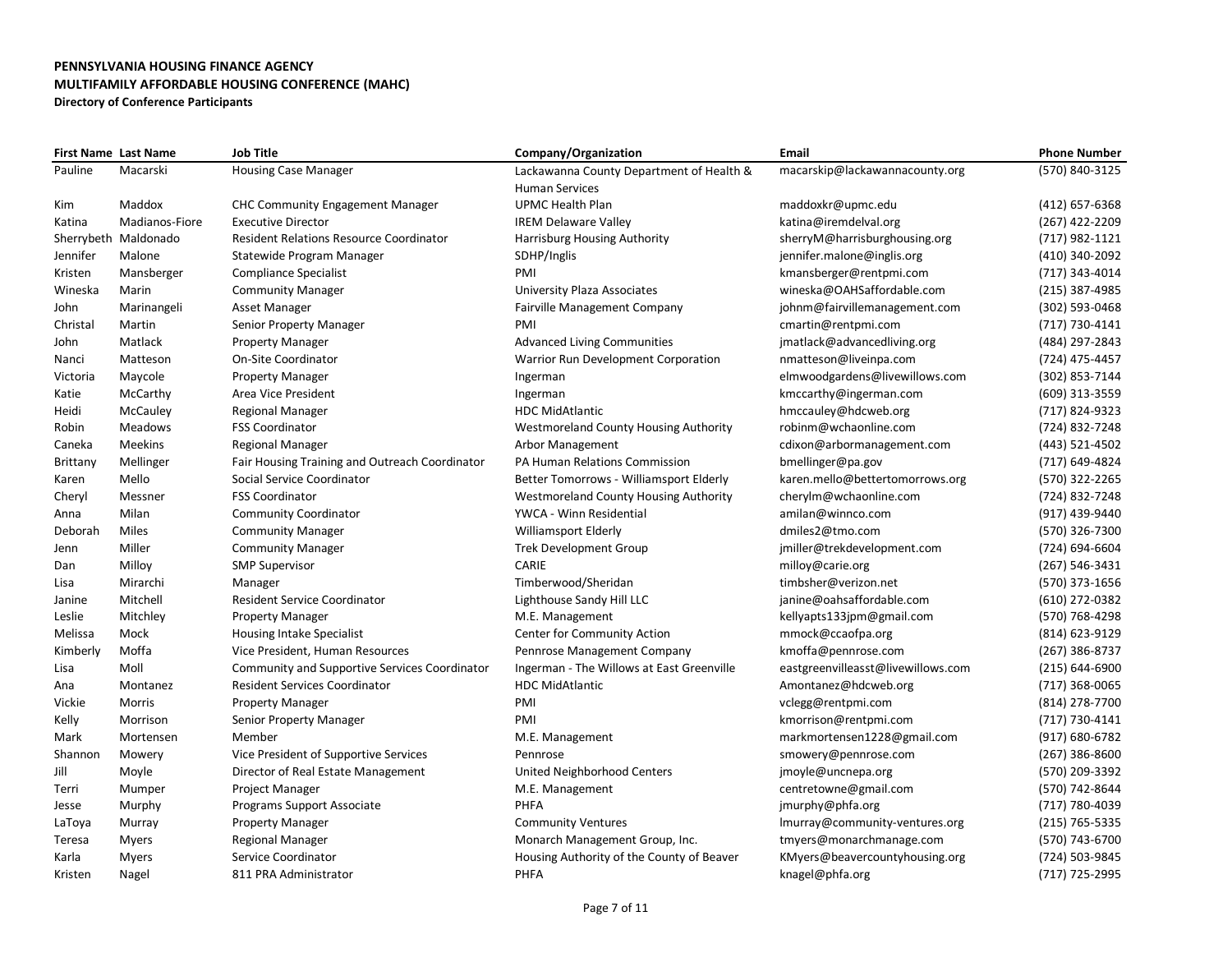| <b>First Name Last Name</b> |                  | Job Title                                      | Company/Organization                         | Email                                     | <b>Phone Number</b> |
|-----------------------------|------------------|------------------------------------------------|----------------------------------------------|-------------------------------------------|---------------------|
| Bette                       | Newcomer         | Director of Compliance                         | M&L Compliance Management                    | bnewcomer@mlcm.net                        | (717) 972-5711      |
| Chelsea                     | Newsock          | Sales Marketing Support Executive              | Humana                                       | cnewsock@humana.com                       | (814) 308-2946      |
| Drew                        | Nicholson        | <b>Assistant Housing Specialist</b>            | <b>Allied Services</b>                       | dnicho@allied-services.org                | (570) 604-3662      |
| Samantha                    | Ochs             | Housing Intake Specialist                      | <b>Center for Community Action</b>           | sochs@ccaofpa.org                         | (814) 623-9129      |
| Hope                        | Oishi            | Care Navigator                                 | <b>Clinton County Housing Coalition</b>      | hope@clintoncountyhousing.com             | (570) 858-1825      |
| Danielle                    | Olah             | <b>Housing Specialist</b>                      | DHS/OMHSAS                                   | dolah@pa.gov                              | (717) 705-8129      |
| Linda                       | Olsen            | <b>Property Manager</b>                        | Ludwig and Company                           | lolsen@ludwigco.com                       | (717) 872-4608      |
| Susann                      | Ortega           | <b>Housing Management Representative</b>       | PHFA                                         | sortega@phfa.org                          | (717) 780-1805      |
| Leslie                      | Osgood           | Chief of Rental Housing                        | Seda-COG HDC                                 | losgood@seda-cog.org                      | (570) 412-6186      |
| Kathy                       | Osterman         | <b>Regional Vice President</b>                 | Woda Cooper Companies, Inc.                  | kosterman@wodagroup.com                   | (614) 396-3200      |
| M.C.                        | Palladino        | <b>Resident Services Coordinator</b>           | Human Good                                   | mcpalladino@yahoo.com                     | (610) 517-5901      |
| Monica                      | Paquin           | <b>Property Manager</b>                        | <b>Community Basics, Inc.</b>                | mpaquin@communitybasics.com               | (717) 517-9257      |
| Jessica                     | Pardo            | <b>Regional Housing Coordinator</b>            | <b>SDHP Inglis</b>                           | jessica.pardo@inglis.org                  | (570) 982-5155      |
| Aja                         | Parks            | <b>Compliance Specialist</b>                   | Ingerman                                     | aparks@ingerman.com                       | (267) 970-3804      |
| Brooke                      | Patterson        | <b>Hospitality Specialist</b>                  | <b>Trek Development Group</b>                | bpatterson@trekdevelopment.com            | (724) 801-8150      |
| Michael                     | Patterson        | <b>Property Manager</b>                        | Pennrose                                     | mpatterson@pennrose.com                   | (484) 716-4560      |
| Carla                       | Payne-Harrison   | Housing                                        | <b>Highmark Wholecare</b>                    | cpayne-harrison@highmarkwholecare.com     | (412) 420-6532      |
| Anderson                    | Perdomo          | <b>Resident Relations Resource Coordinator</b> | Harrisburg Housing Authority                 | AndersonP@harrisburghousing.org           | (717) 557-8005      |
| Tawanda                     | Peterson         | Housing Services Representative II             | PHFA                                         | tpeterson@phfa.org                        | (717) 780-3962      |
| Lisa                        | Peterson         | <b>Property Manager</b>                        | Warrior Run Development Corporation          | lpeterson@liveinpa.com                    | (570) 898-6559      |
| Tina                        | Phelps           | Area Manager                                   | Pennrose                                     | tphelps@pennrose.com                      | (717) 926-7320      |
| Susan                       | <b>Phillips</b>  | <b>Property Manager</b>                        | Winn Residential                             | sphillips@winnco.com                      | $(610)$ 868-8101    |
| Julia                       | Pickett          | <b>FSS Coordinator</b>                         | <b>Westmoreland County Housing Authority</b> | juliap@wchaonline.com                     | (724) 832-7248      |
| Michael                     | Pico             | <b>Chief Human Resources Officer</b>           | The Millennia Companies                      | mpico@mhmltd.com                          | (732) 600-3034      |
| Valerie                     | Pittman          | <b>Property Manager</b>                        | <b>York Towne House</b>                      | vpittman@crmresidential.com               | (717) 845-2857      |
| Prichele                    | Pressley         | <b>Supportive Services Coordinator</b>         | Pennrose Management Company                  | ppressley@pennrose.com                    | (223) 239-0164      |
| Tonya                       | Przybrowski      | ROSS-SC                                        | Jefferson County Housing Authority           | servicecoordinator@jeffcoha.com           | (814) 590-0731      |
| Jessica                     | Pulliam Petrunak | <b>Regional Housing Coordinator</b>            | Self-Determination Housing of PA/Inglis      | jessica.pulliampetrunak@inglis.org        | (814) 619-6115      |
| <b>Bruce</b>                | Quigley          | Development Director                           | Housing Authority of Union County            | b.quigley@unioncountyhousingauthority.org | (717) 919-4335      |
| Nick                        | Raczkowski       | <b>Outreach Coordinator</b>                    | <b>Coordinated Community Resources</b>       | nracz@coordres.org                        | (570) 709-5105      |
| Jo                          | Raff             | Director of Property Management                | Community Basics, Inc.                       | jraff@communitybasics.com                 | (717) 509-5718      |
| Daysell                     | Ramirez          | <b>Supportive Services Coordinator</b>         | Pennrose                                     | dramirez@pennrose.com                     | (484) 602-2748      |
| Christine                   | Ramsay           | Vice President of Compliance                   | Ingerman                                     | cramsay@ingerman.com                      | (856) 912-4182      |
| Kimberly                    | Ranck            | <b>Apartment Manager</b>                       | <b>Warrior Run Manor</b>                     | kim.ranck@asbury.org                      | (570) 538-1033      |
| Terri                       | Redmond          | Director of Counseling                         | <b>PHFA</b>                                  | msantor@phfa.org                          | (717) 571-7961      |
| Laurie                      | Reichert         | Special Needs Community Engagement Executive   | Humana                                       | Ireichert@humana.com                      | (717) 350-6574      |
| Michelle                    | Reismiller       | <b>Community Manager</b>                       | Michael's Management/Hazlewood Apts.         | mreismiller@tmo.com                       | (570) 455-4164      |
| Brenda                      | Reynolds         | Speaker, Author, Consultant                    | BKR Consulting, Inc.                         | brenda@brendakreynolds.com                | (610) 639-5722      |
| Jocelynn                    | Ritchey          | Manager, Planning and Resource Development     | Lancaster County Redevelopment Authority     | jritchey@lchra.com                        | (717) 394-0793      |
| Salvatore                   | Ritorto          | President                                      | Greencrown Energy & Water                    | sritorto@greencrownenergy.com             | (908) 616-0520      |
| Soraya                      | Rivera           | Regional Manager                               | <b>Fairville Management Company</b>          | srivera@fairvillemanagement.com           | (302) 489-2000      |
| Tania                       | Rivera           | <b>Assistant Property Manager</b>              | <b>York Towne House</b>                      | triverarodriguez@crmresidential.com       | (717) 650-5143      |
|                             |                  |                                                |                                              |                                           |                     |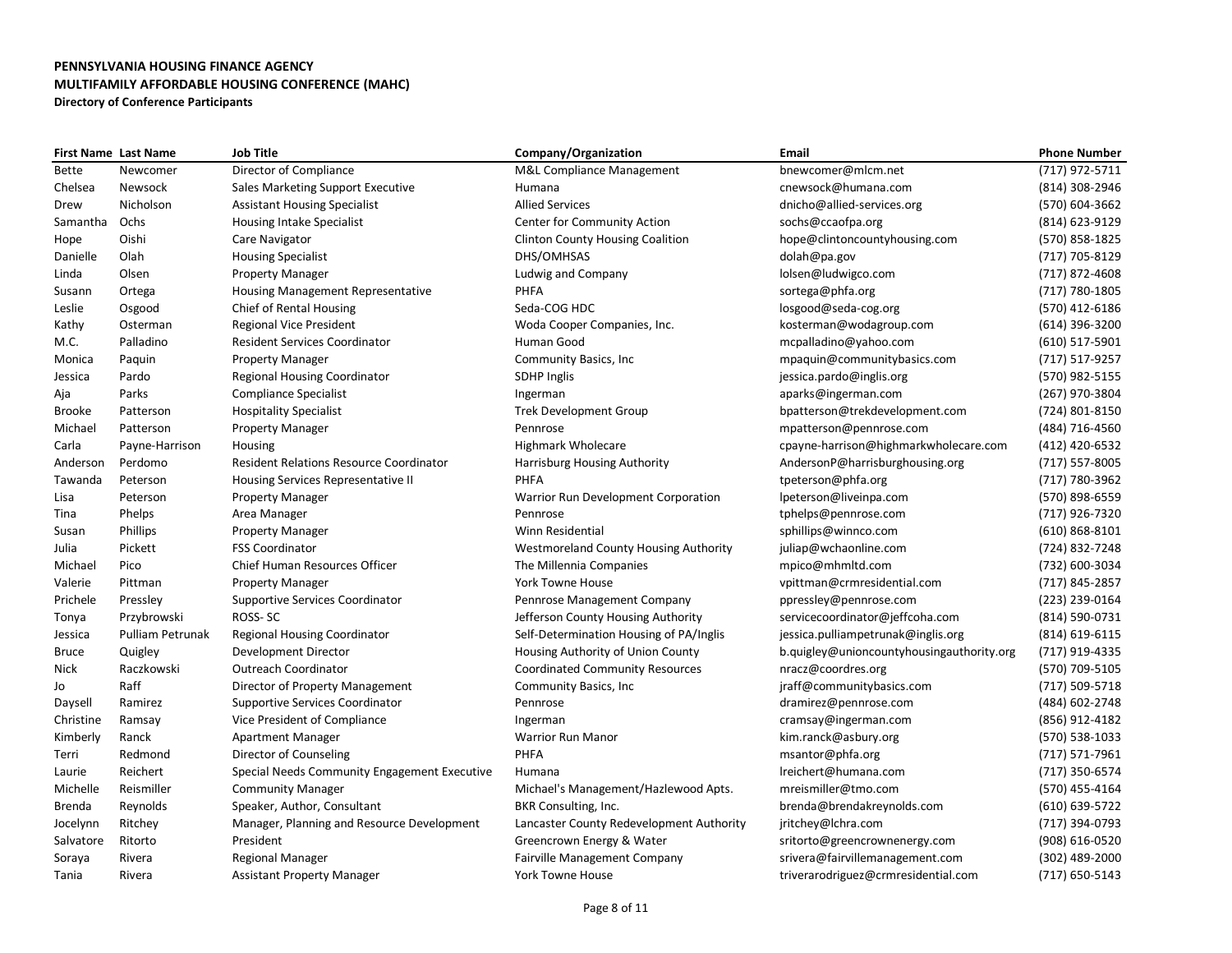| <b>First Name Last Name</b> |                   | <b>Job Title</b>                                  | Company/Organization                         | <b>Email</b>                           | <b>Phone Number</b> |
|-----------------------------|-------------------|---------------------------------------------------|----------------------------------------------|----------------------------------------|---------------------|
| Jennifer                    | Roach             | Manager                                           | Ecumenical Enterprises, Inc.                 | midapts@epix.net                       | (570) 693-4256      |
| Patricia                    | Robinson          | CEO                                               | <b>Evolve Training and Development</b>       | trishrobinson10@gmail.com              | (717) 317-8158      |
| Bethsaida                   | Robles            | <b>Property Manager</b>                           | PMI                                          | brobles@rentpmi.com                    | (610) 427-0528      |
| Jennifer                    | Roby              | <b>Compliance Consultant</b>                      | <b>M&amp;L Compliance Management</b>         | jroby@mlcm.net                         | (484) 343-1822      |
| Vanessa                     | Rodriguez         | Social Worker                                     | <b>Berks County Housing Authority</b>        | vrodriguez@berksha.org                 | (610) 370-0822      |
| Ana                         | Rodriguez         | <b>Property Manager</b>                           | <b>Wright Multifamily</b>                    | ana@wrightmultifamily.com              | (302) 530-5576      |
| Lorie                       | Rodriguez-Maddred | Supportive Service Coordinator                    | Arbor Management                             | LRodriguez-Maddred@arbormanagement.com | (856) 304-8887      |
| Karen                       | Rollin            | Site Manager                                      | <b>Central PA Community Action</b>           | krollin@cpcaa.net                      | (814) 765-2375      |
| Kristen                     | Romanelli         | Manager of Community and Supportive Services      | Ingerman                                     | kromanelli@ingerman.com                | (609) 271-1756      |
| Leeanne                     | Root              | <b>Regional Manager</b>                           | <b>Housing Visions</b>                       | Iroot@housingvisions.org               | (315) 472-3820      |
| Deneen                      | Rose              | <b>Resident Service Coordinator</b>               | <b>Columbus Property Management</b>          | drose@columbuspm.org                   | (267) 977-1277      |
| Roxy                        | Roslund           | <b>Housing Specialist</b>                         | SAM, Inc.                                    | rroslund@sam-inc.org                   | (570) 662-2005      |
| Serena                      | Ross              | Housing Management Representative                 | PHFA                                         | seross@phfa.org                        | (412) 475-6646      |
| Kimberly                    | Rounds            | <b>Resident Resource Coordinator</b>              | Housing & Neighborhood Development Service   | krounds@hands-erie.org                 | (814) 403-8415      |
| Kimberly                    | Royster           | <b>Assistant Director of Property Management</b>  | <b>CHN Housing Partners</b>                  | kroyster@chnhousingpartners.org        | (216) 774-2366      |
| Danielle                    | Rudy              | <b>Supportive Housing Officer</b>                 | PHFA                                         | drudy@phfa.org                         | (717) 780-3960      |
| Mildred                     | Ruiz              | <b>Property Manager</b>                           | PMI                                          | mruiz@rentpmi.com                      | (610) 777-6519      |
| Lisa                        | Sanchez           | <b>Property Manager</b>                           | <b>Fairville Management Company</b>          | lsanchez@fairvillemanagement.com       | (484) 732-8735      |
| Lilliana                    | Santiago          | Senior Coordinator                                | Ingerman                                     | cnjss2@ingerman.com                    | (862) 335-7933      |
| Madlyne                     | Santiago          | Senior Project Manager                            | NewCourtland                                 | msantiago@newcourtland.org             | (215) 740-6711      |
| Jose                        | Santiago          | <b>Community Development Director</b>             | YMCA of the Roses                            | jsantiago@rosesymca.org                | (717) 825-1928      |
| Jennifer                    | Santiago          | <b>Resident Services Supervisor</b>               | <b>HDC MidAtlantic</b>                       | jsantiago@dhcweb.org                   | (717) 553-3989      |
| Sadie                       | Santiago          | <b>Resident Resource Coordinator</b>              | Housing & Neighborhood Development Service   | ssantiago@hands-erie.org               | (814) 882-7161      |
| Tracis                      | Saunders          | <b>Resident Services Coordinator</b>              | Allegheny County Housing Authority           | tsaunders@achsng.com                   | (412) 584-7826      |
| Randall                     | Scheetz           | <b>Branch Chief</b>                               | U.S. Dept of HUD                             | randall.j.scheetz@hud.gov              | (215) 861-7576      |
| Susan                       | Schmale           | Service Coordinator                               | Diakon                                       | schmales@diakon.org                    | (610) 682-1590      |
| Nicole                      | Schmidt           | <b>LIHTC Property Manager/Service Coordinator</b> | <b>Westmoreland County Housing Authority</b> | nicoles@wchaonline.com                 | (724) 552-2255      |
| Jennifer                    | Schneck           | <b>Resident Services Coordinator</b>              | <b>HDC MidAtlantic</b>                       | jschneck@hdcweb.com                    | (717) 203-6797      |
| Laura                       | Schwartz          | Attorney                                          | Regional Housing Legal Services              | laura.schwartz@rhls.org                | (215) 572-7300      |
| Alyssa                      | Sciulli           | <b>Housing Management Representative</b>          | PHFA                                         | asciulli@phfa.org                      | (412) 910-0553      |
| Lisa                        | Scott             | <b>Housing Services Representative</b>            | <b>PHFA</b>                                  | lscott@phfa.org                        | (717) 780-3815      |
| Laura                       | Seawright         | Service Coordinator                               | American Healthcare Group (AHG)              | lseawright@american-healthcare.net     | (724) 581-5549      |
| Michael                     | Sedoti            | <b>Resident Services Supervisor</b>               | <b>HDC MidAtlantic</b>                       | msedoti@hdcweb.org                     | (610) 743-0121      |
| Robin                       | Senss             | <b>Manager of Supportive Services</b>             | Pennrose Management Company                  | rsenss@pennrose.com                    | (215) 983-3499      |
| Amy                         | Shaffer           | <b>Housing Case Manger</b>                        | <b>Bedford/Somerset DBHS</b>                 | amy.shaffer@dbhs.co                    | (814) 443-4891      |
| Wanda                       | Shaffer           | <b>Property Manager</b>                           | Greater Hanover Housing Corp.                | clearviewterrace@clearviewterrace.com  | $(717)$ 632-8081    |
| David                       | <b>Shallcross</b> | <b>Director Senior Protection</b>                 | PA Attorney General's Office                 | dshallcross@attorneygeneral.gov        | (610) 631-5975      |
| Kelly                       | Shanaman          | <b>Occupancy Specialist</b>                       | Woda Cooper Companies, Inc.                  | kshanaman@wodagroup.com                | (614) 396-3200      |
| Alison                      | Shedloski         | Portfolio Manager                                 | Woda Cooper Companies, Inc.                  | ashedloski@wodagroup.com               | (614) 396-3200      |
| Kathleen                    | Shevitski         | <b>Housing Rental Manager</b>                     | <b>Shamokin Housing Authority</b>            | kassha3@ptd.net                        | (570) 644-0431      |
| Melissa                     | <b>Silvis</b>     | Service Coordinator                               | American Healthcare Group (AHG)              | msilvis@american-healthcare.net        | (814) 964-9835      |
| Danielle                    | <b>Simons</b>     | Director Supportive Housing                       | Senior Care Network, Inc.                    | dsimons@srcare.org                     | (412) 491-5780      |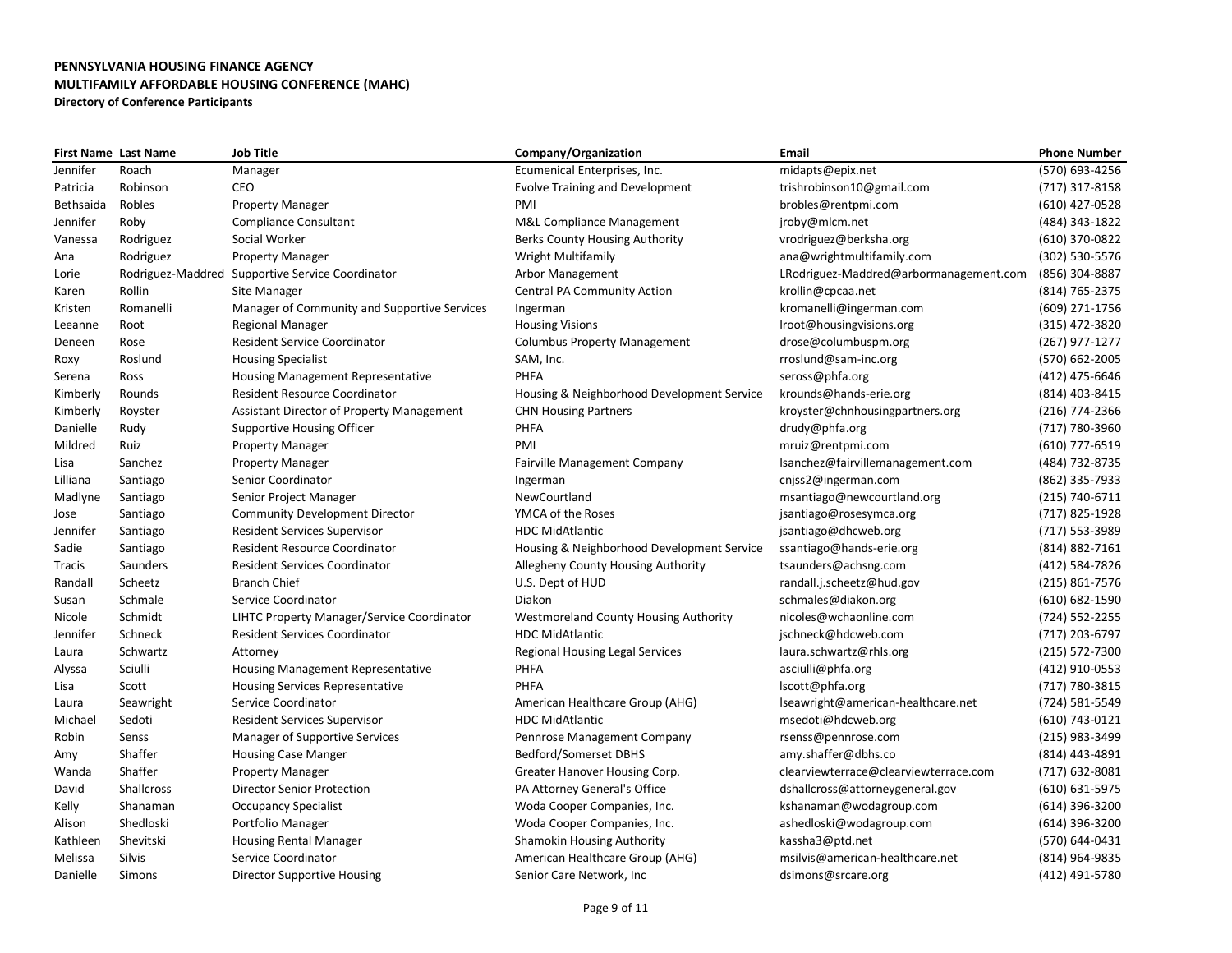|                | <b>First Name Last Name</b> | <b>Job Title</b>                               | Company/Organization                          | Email                            | <b>Phone Number</b> |
|----------------|-----------------------------|------------------------------------------------|-----------------------------------------------|----------------------------------|---------------------|
| Jennifer       | Simpkins                    | <b>Supportive Services Coordinator</b>         | Pennrose Management Company                   | jennifer.simpkins@gmail.com      | (610) 864-3844      |
| Heather        | Slaughter                   | <b>Regional Housing Coordinator</b>            | SDHP/Inglis                                   | heather.slaughter@inglis.org     | (412) 885-6795      |
| Molly          | Smith                       | Housing Management Representative              | PHFA                                          | mosmith@phfa.org                 | (717) 780-3888      |
| Sarah          | Smith                       | Service Coordinator                            | Arbor Housing and Development                 | smsmith@arbordevelopment.org     | (607) 259-6727      |
| Gwen           | Smith                       | <b>Crawford County SHARE Housing Counselor</b> | Active Aging, Inc.                            | gsmith@activeaging.org           | (814) 336-1792      |
| Brenda         | Smith                       | <b>Property Manager</b>                        | <b>Wright Multifamily</b>                     | brenda@wrightmultifamily.com     | (302) 588-9296      |
| Andrea         | Smithgall                   | <b>Resident Services Coordinator</b>           | Tioga/Bradford Housing Authority              | asmithgall@tbhra.org             | (570) 268-4006      |
| Karen          | Smtalak                     | Service Coordinator                            | <b>Westmoreland County Housing Authority</b>  | karens@wchaonline.com            | (724) 787-4353      |
| Peggy          | Snyder                      | Senior Voucher Analyst                         | PHFA                                          | psnyder@phfa.org                 | (717) 780-3984      |
| Rosa           | Soto-Cruz                   | <b>Occupancy Specialist</b>                    | University Plaza Associates                   | Rosa@OAHSaffordable.com          | (215) 387-4985      |
| Alicia         | Spencer                     | Senior Housing Services Representative         | PHFA                                          | aspencer@phfa.org                | (610) 223-1842      |
| Jennifer       | Spitler                     | Regional Program Outreach Coordinator          | PA Department of Military and Veteran Affairs | jespitler@pa.gov                 | (570) 445-8255      |
| Jennifer       | St. Mark                    | Multifamily Portfolio & Lease up Specialist    | <b>Housing Visions</b>                        | jstmark@housingvisions.org       | (315) 472-3820      |
| Lori           | Staggert                    | <b>Housing Management Representative</b>       | PHFA                                          | lstaggert@phfa.org               | (570) 279-1410      |
| Chastity       | Stahl                       | <b>Property Management</b>                     | Warrior Run Development Corporation           | cstahl@liveinpa.com              | (570) 279-1246      |
| Jocelyn        | Stakem                      | <b>Housing Specialist</b>                      | Lebanon County Mental Health/Intellectual     | jstakem@lebcnty.org              | (717) 274-3415      |
|                |                             |                                                | Disabilities/Early Intervention               |                                  |                     |
| Lisa           | Stefanov                    | <b>Compliance Specialist</b>                   | Woda Cooper Companies, Inc.                   | lstefanov@wodagroup.com          | (304) 610-5289      |
| James          | Stein                       | <b>Operations Manager</b>                      | Enviro Management Group, LLC                  | enviro@enviromg.com              | (814) 280-1908      |
| Amanda         | Stengel                     | Housing Services Representative                | PHFA                                          | astengel@phfa.org                | (610) 270-3153      |
| Rachael        | Stine                       | <b>Supportive Services</b>                     | PA Interfaith Community Programs              | rstine@adamscha.org              | (717) 816-3069      |
| Patricia       | Stine                       | Senior Property Manager                        | <b>Brick Property Services</b>                | pstine@lcha.com                  | (717) 813-1243      |
| Missy          | Stout                       | <b>Property Manager</b>                        | <b>Community Strategies Group</b>             | mstout@csgpa.org                 | (570) 394-6434      |
| Kathleen       | Strain                      | Program Supervisor                             | <b>DFWPA</b>                                  | kstrain@dfwpa.org                | (717) 579-3704      |
| Tessie         | Strobel                     | <b>Occupancy Specialist</b>                    | Warrior Run Development Corporation           | tstrobel@liveinpa.com            | (570) 452-1135      |
| <b>Branden</b> | Strohl                      | <b>County Caseworker</b>                       | Lehigh County Housing Authority               | branden@lcha-vhdc.org            | $(610) 866 - 0602$  |
| Tara           | Stroup                      | <b>Community Leader/Property Manager</b>       | Home Leasing LLC/Union House Apartments       | tarast@homeleasing.net           | (717) 453-4286      |
| Mary           | Sturdevant                  | <b>Housing Specialist</b>                      | <b>Bradford County Human Services</b>         | bchousing@bradfordco.org         | (570) 265-1760      |
| Peggy          | <b>Styles</b>               | <b>Property Site Manager</b>                   | <b>Community Action Partnership</b>           | pstyles@capmercer.org            | (724) 813-9632      |
| Cheryl         | Tapper                      | Property Manager & Supportive Services         | Home Leasing LLC/Bartlett Gardens             | cherylta@homeleasing.net         | (814) 398-8604      |
| Tia            | Tarrant-Jackson             | Director of Operations                         | <b>Supportive Housing Management Services</b> | ttjackson@shms-actionhousing.org | (412) 829-3910      |
| Alexis         | Tellish                     | <b>Supportive Services Coordinator</b>         | <b>Housing Transitions</b>                    | atellish@housingtransitions.org  | (814) 571-1172      |
| Michael        | Thayer                      | <b>Regional Operations Manager</b>             | <b>Trek Development Group</b>                 | mthayer@trekdevelopment.com      | (703) 479-0710      |
| Roger          | Thomas                      | Sales Manager                                  | <b>CHN Housing Partners</b>                   | rthomas@chnhousingpartners.org   | (216) 774-2397      |
| Ben            | Thompson                    | Director of Housing                            | Luminest                                      | bthompson@luminest.org           | (301) 606-7748      |
| Alysha         | Thornton                    | <b>Property Manager</b>                        | <b>Tryko Partners</b>                         | athornton@mtvcommunity.com       | (412) 867-7723      |
| Jeremy         | Tidd                        | <b>SHARE Housing Counselor</b>                 | Venango Co Older Adult Services               | JTidd@co.venango.pa.us           | (814) 432-9711      |
| LaShawn        | Tipton                      | <b>Community Manager</b>                       | Mellon's Orchard Square                       | ltipton@trekdevelopment.com      | (412) 688-6024      |
| Karen          | Tobin                       | Program Director                               | <b>Ursuline Support Services</b>              | ktobin@ursulinesupport.org       | (412) 224-4700      |
| Hector         | Torres                      | <b>Regional Manager</b>                        | Ingerman Management                           | Htorres@ingerman.com             | (856) 631-7181      |
| Carlysha       | Towns                       | <b>Resident Relations Resource Coordinator</b> | Harrisburg Housing Authority                  | ctowns@harrisburghousing.org     | $(717)$ 418-2712    |
| Cindy          | Utz                         | Asset Manager                                  | <b>York Housing Authority</b>                 | cutz@yorkhousing.org             | (717) 845-2601      |